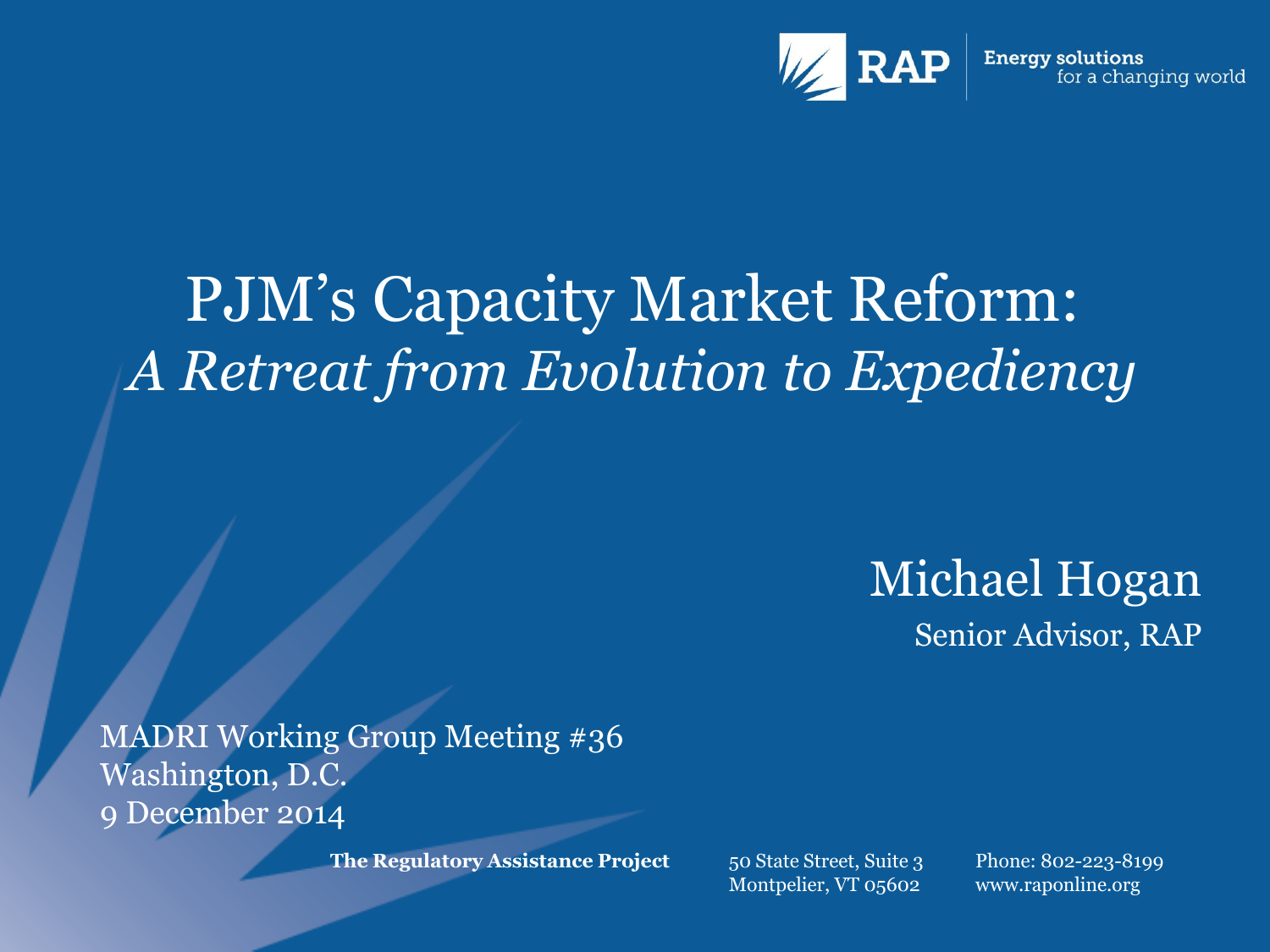# **August 20th: A promising start...**

- Updates the definition of the resource adequacy challenge
- Ensures that "firm" means "firm"
- Not very positive for traditional DR but...
- …encourages necessary evolution of DR
- Recognizes the value of *real* flexibility
- Acknowledges baseload's one-dimensional contribution to resource adequacy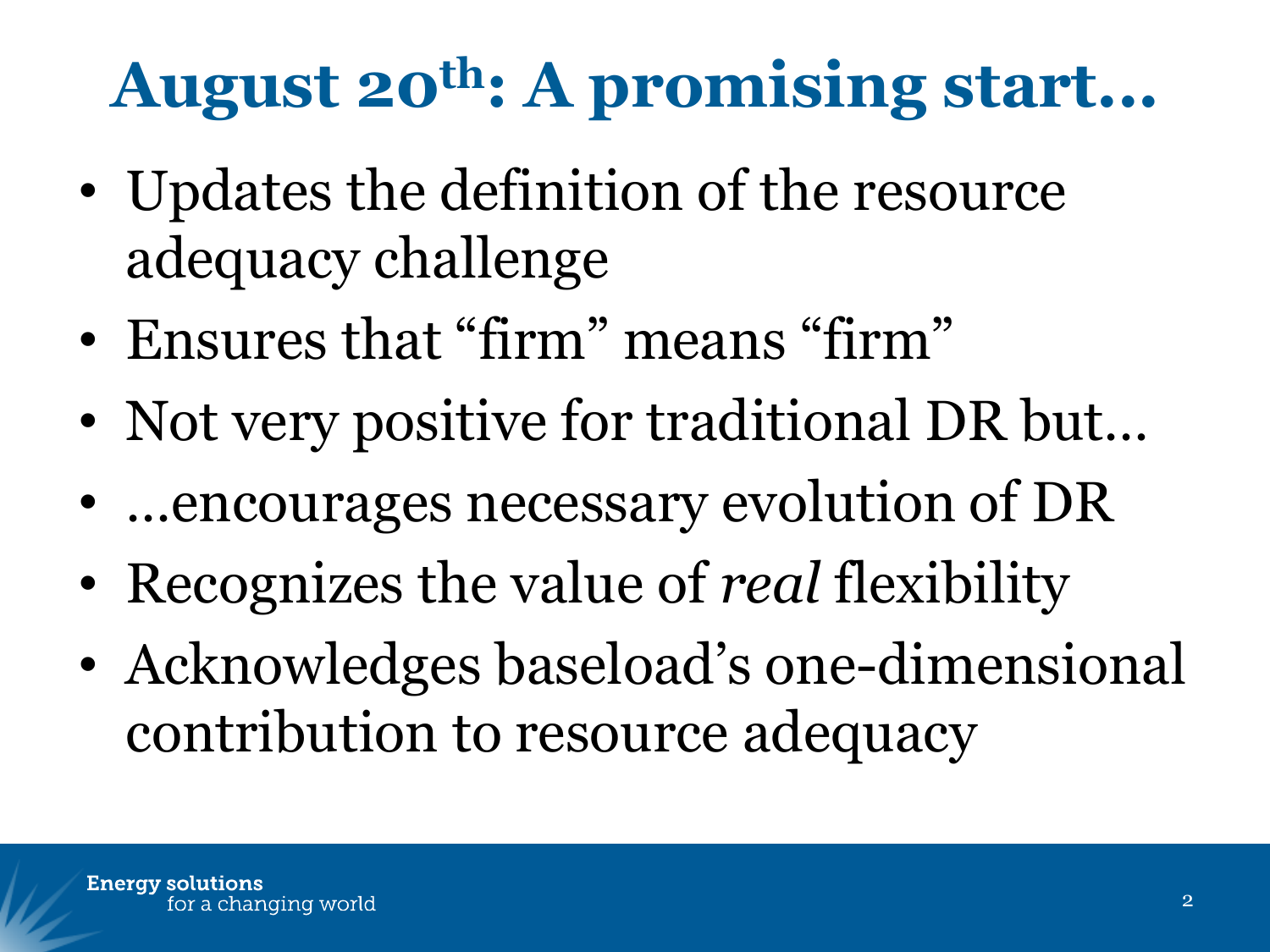# **…becomes a lost opportunity**

- Regression to ISO New England model
- Speed of implementation & "fighting the last war" have assumed top priority
- Rewards firm, abandons flexibility perfectly matched to the needs of the  $20<sup>th</sup>$  Century
- Discriminatory new limits on non-Annual DR
- No Limited DR, goal of 100% CP doesn't PJM's system still peak in the summer?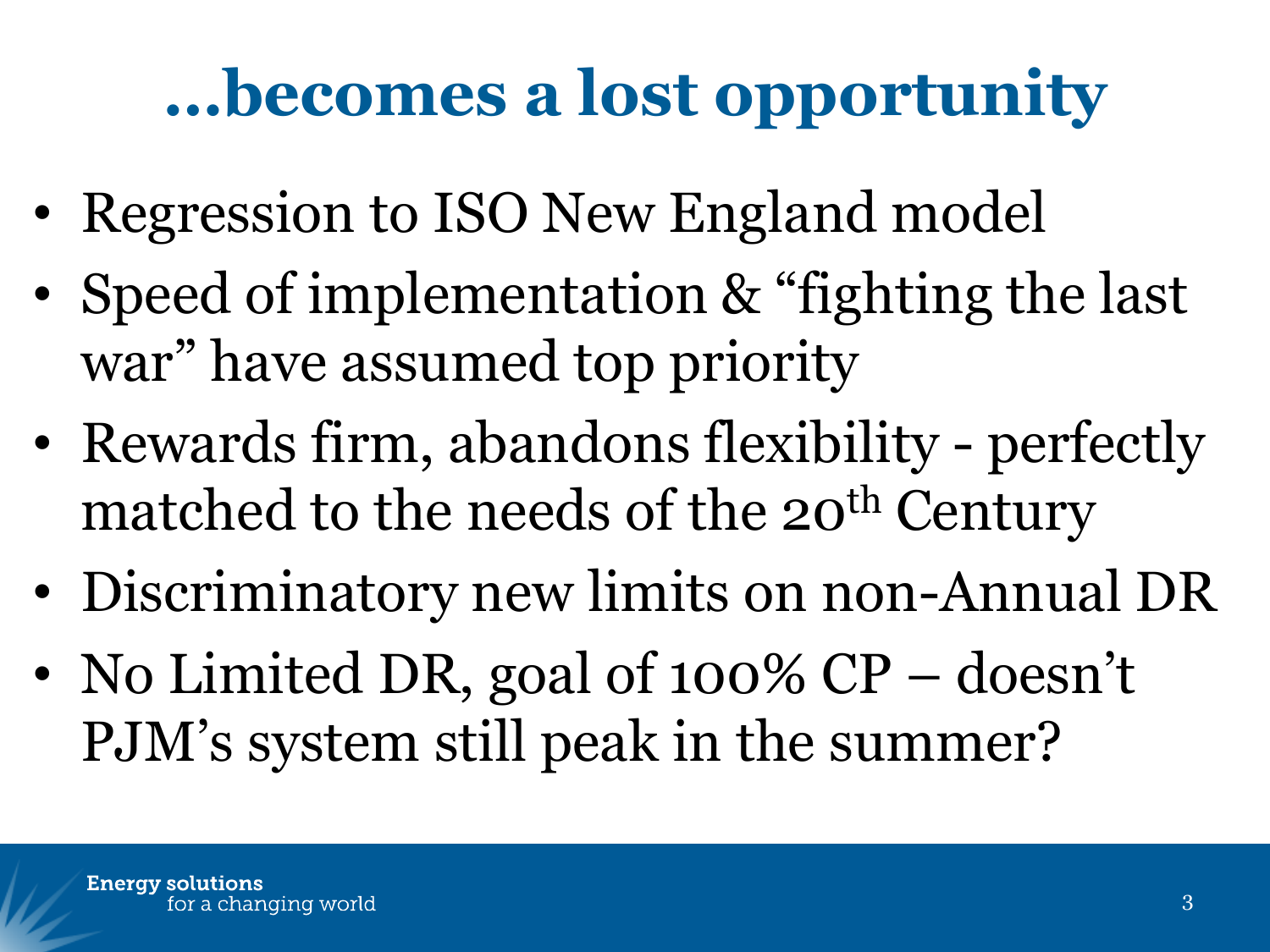## **The "baseload" delusion**



*Germany, December 2013*



Net Demand

Gross Demand

"Flexibility" takes on a whole new meaning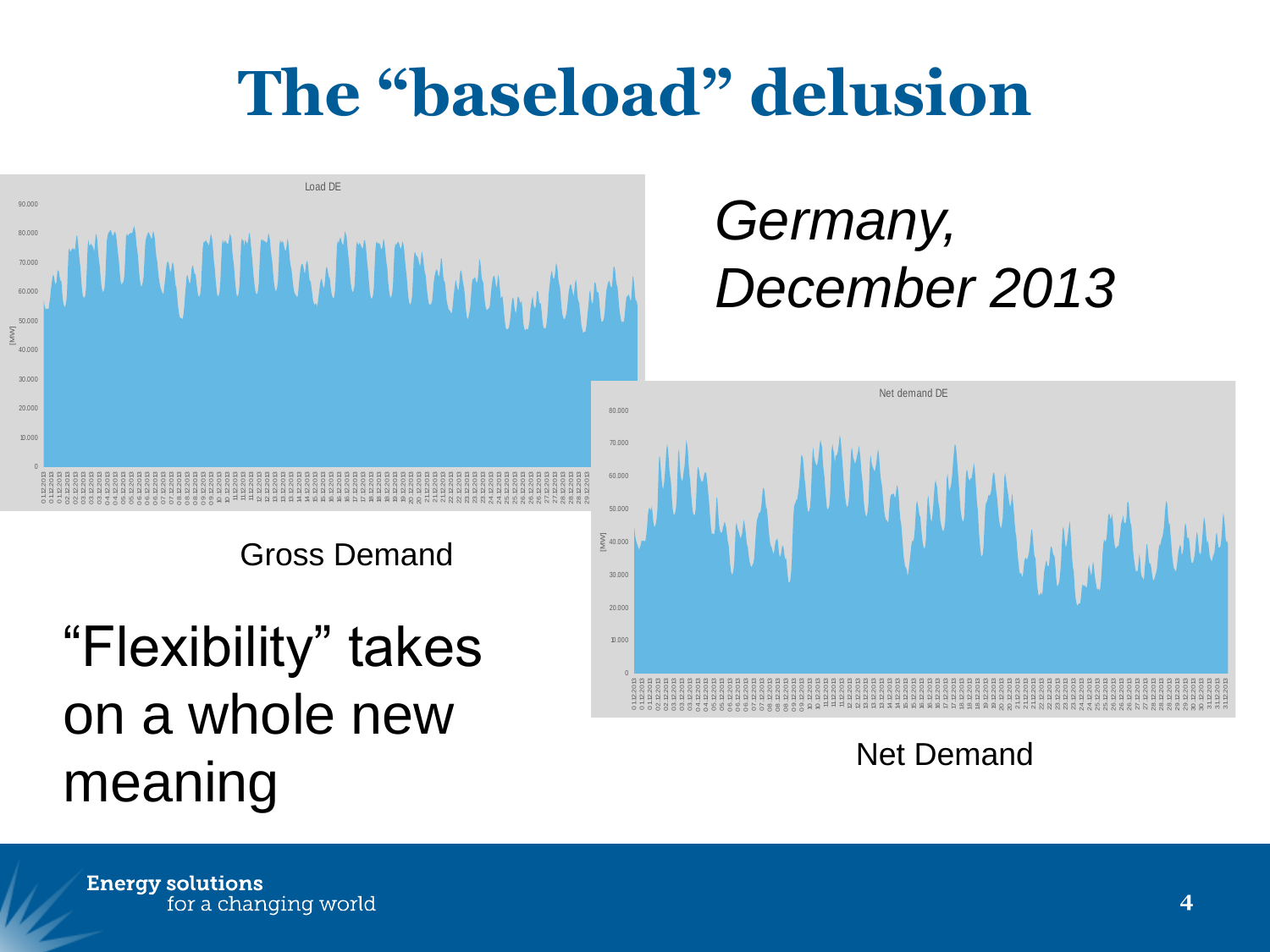### **The "baseload" delusion**



*"…PJM values resource flexibility especially on peak winter days…The ability for resources to be flexible throughout the operating day is integral to efficiently dispatching the system and minimizing uplift."*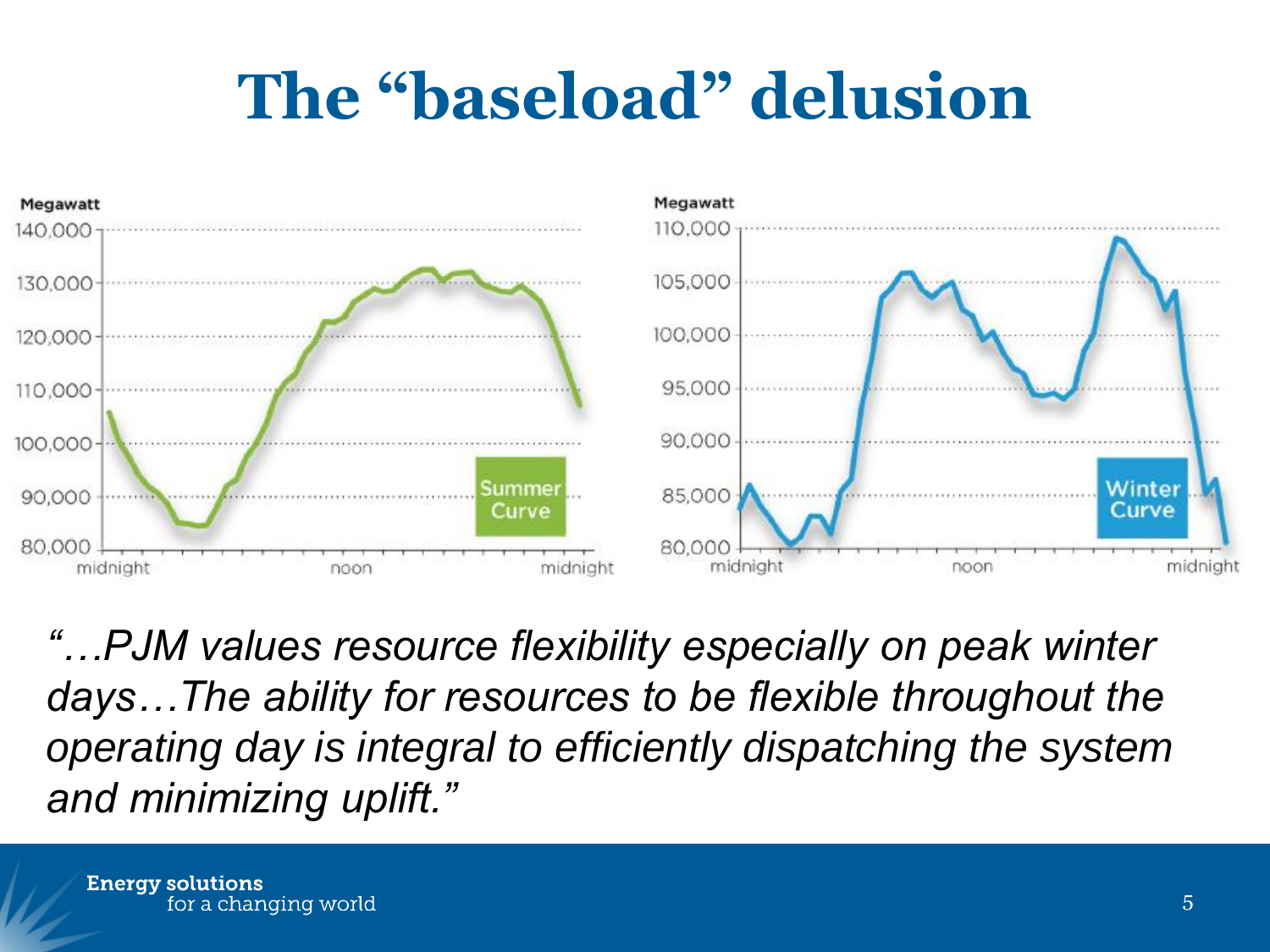### **The "baseload" delusion**

28 thousand megawatts



Source: CallSO

**Energy solutions**<br>for a changing world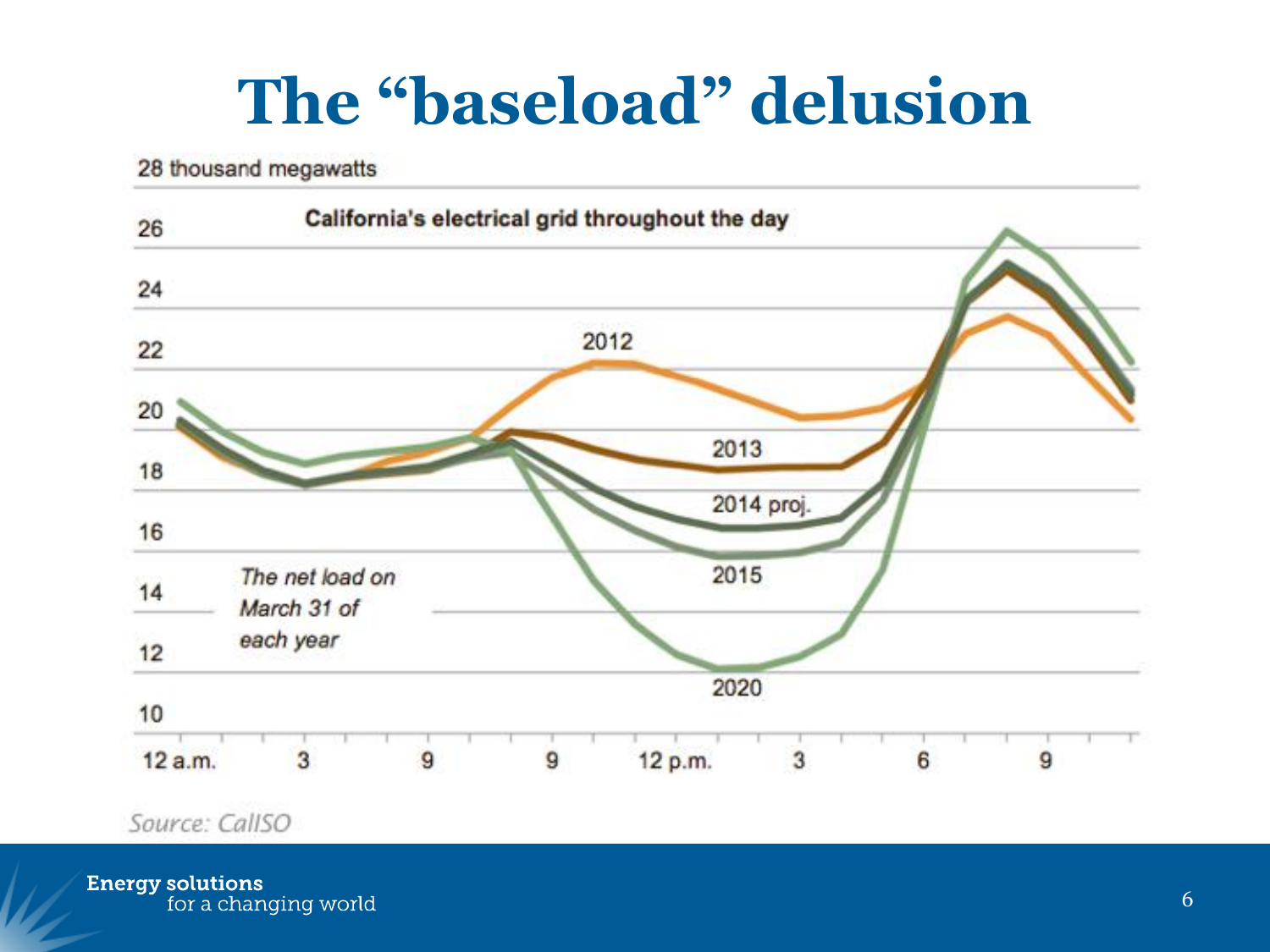#### **"How much?" depends on "what kind?"**



Reliable, but costly & unstable, with investment based on:

- Single-product capacity mechanisms
- Inflated targets for generation adequacy
- No significant role for demand-side participation
- Flawed energy market implementation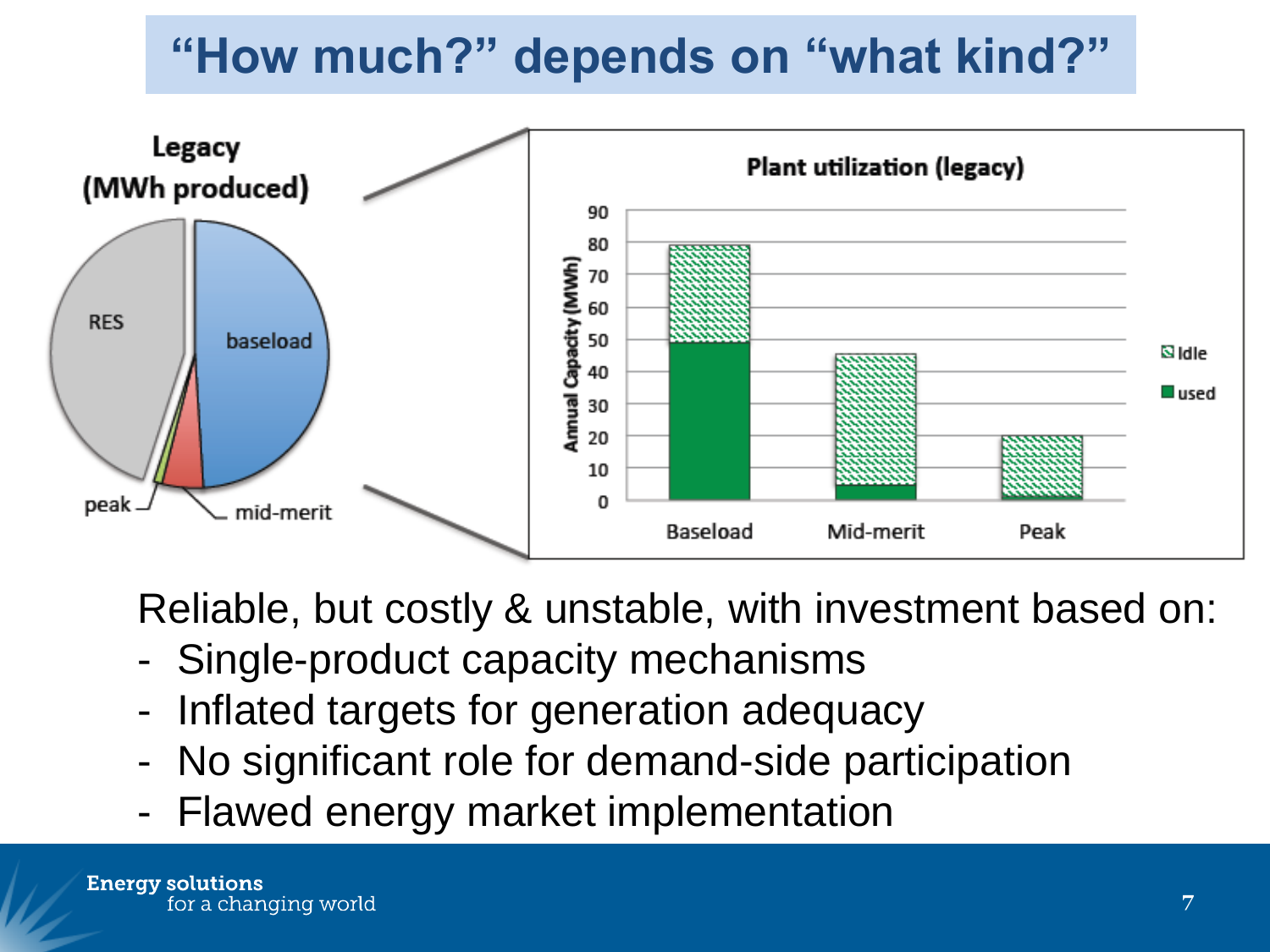#### **"How much?" depends on "what kind?"**



Reliable, low-cost & stable, with investment based on:

- Improved functioning of energy & balancing markets
- Regional resource adequacy assessment
- If desired, a simple multi-product CRM as a safety net
- Full demand-side participation in all markets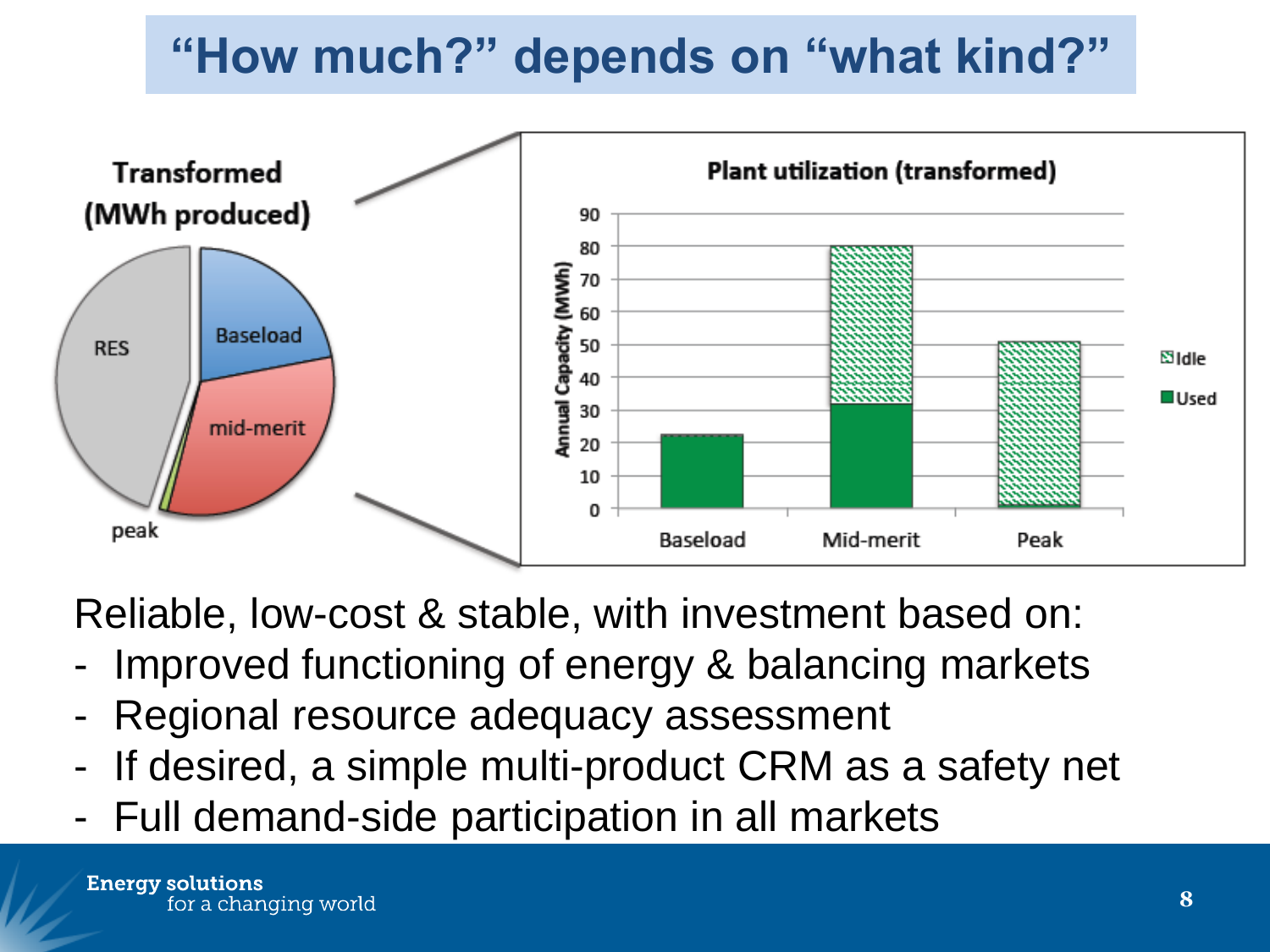### **"Summer" resources still have value**



A goal of 100% CP? *"PJM proposes to add an enhanced product, called the Capacity Performance Product, which is based on winter peak-load requirements."*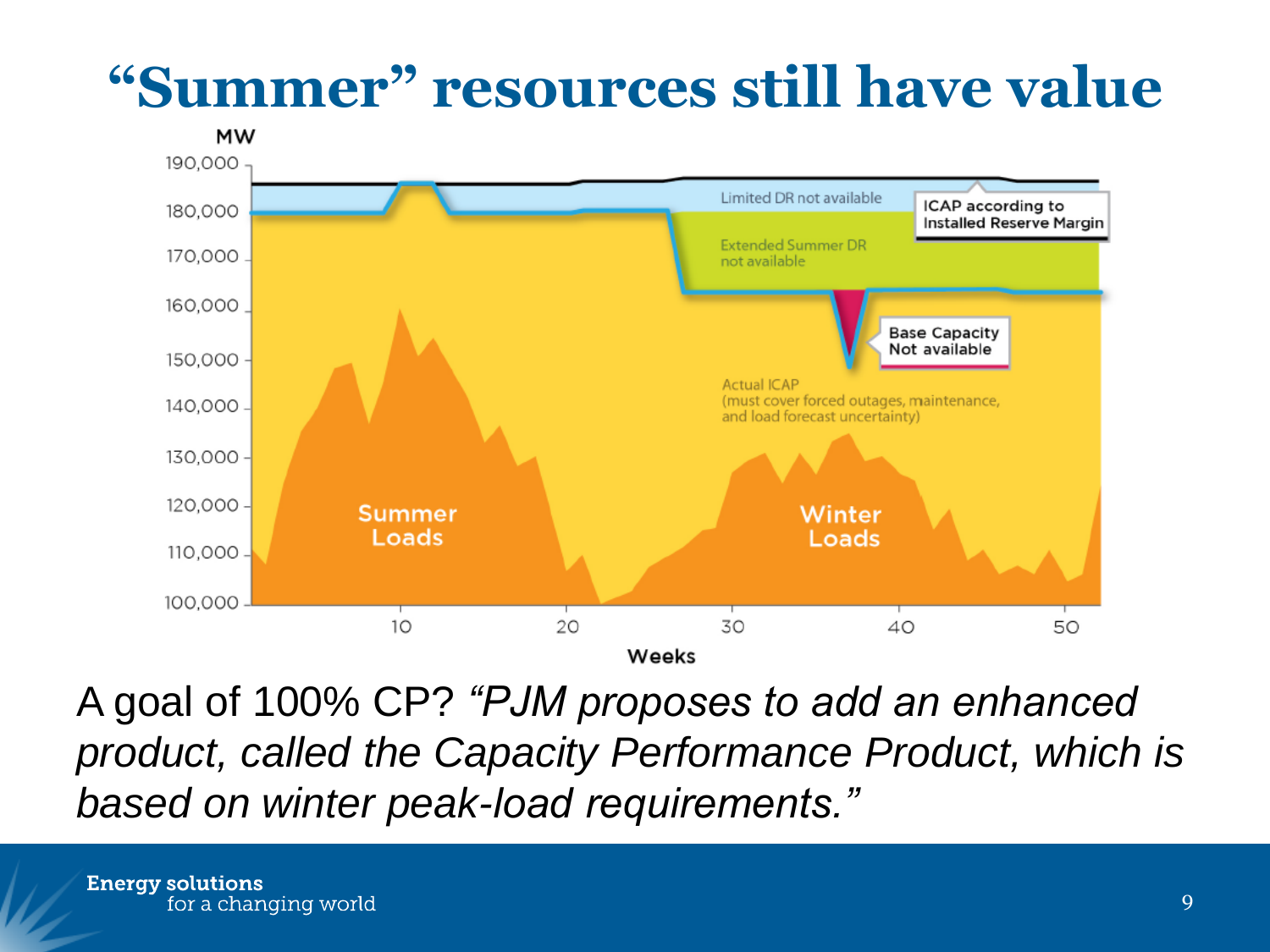# **Implications for demand side (1)**

- Hard to see why Limited DR no longer has any value at all
- Why not an Extended Winter DR product?
- Treatment of Base Capacity generation in LOLE analysis appears far too generous
- Allocation of Base Capacity 10% LOLE impact is arbitrary & ignores cost/benefit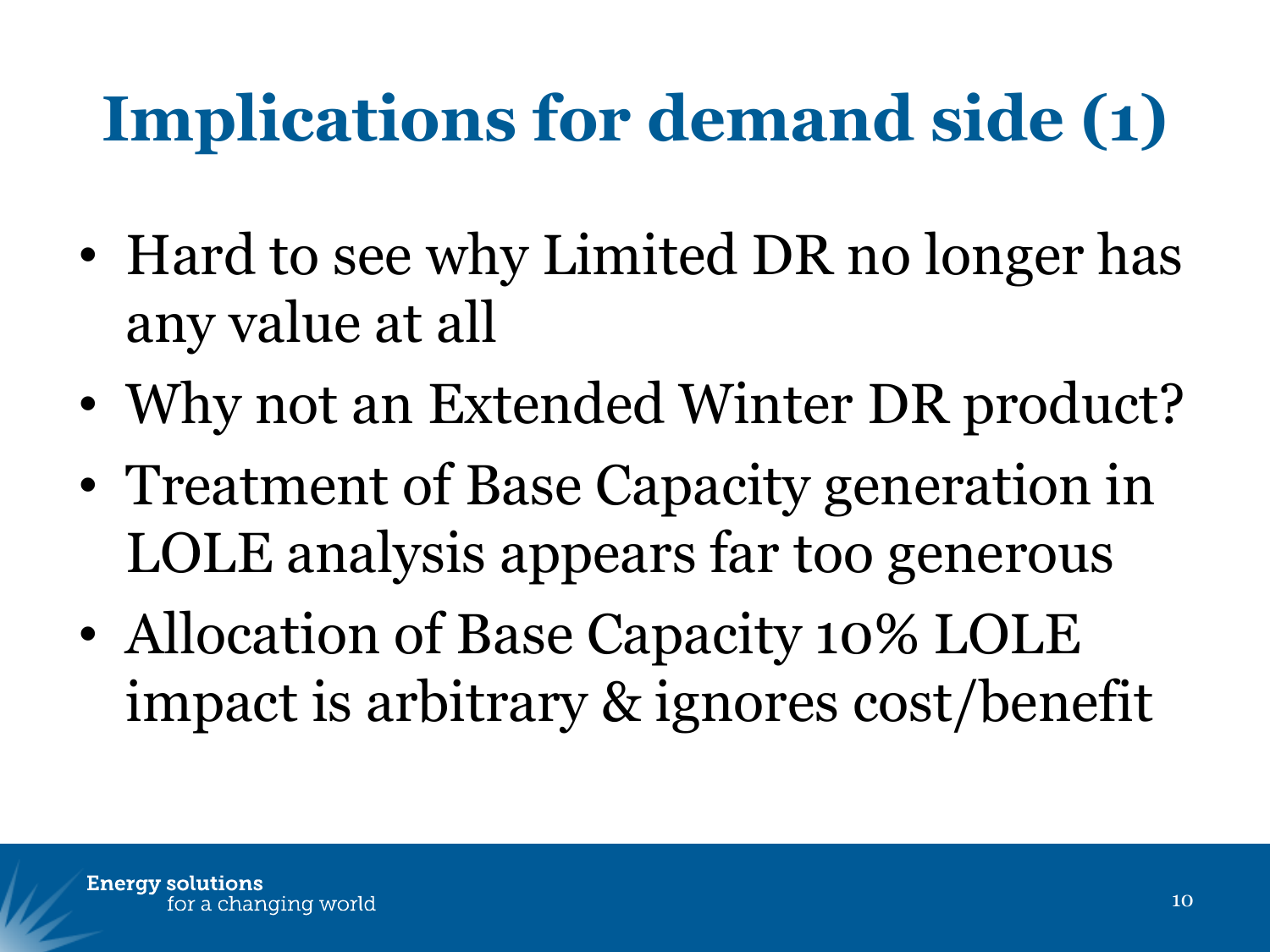# **Implications for demand side (2)**

- "Hope is not a strategy": Assume 745 is gone – states need to get to work, *fast*
- "It's the energy market, stupid": focus on ways to make the daily load curve dynamic
- PJM has gone too far, but the sooner DR outgrows capacity market crutch the better
- Value of DR will evolve & grow; venues for DR participation must do the same